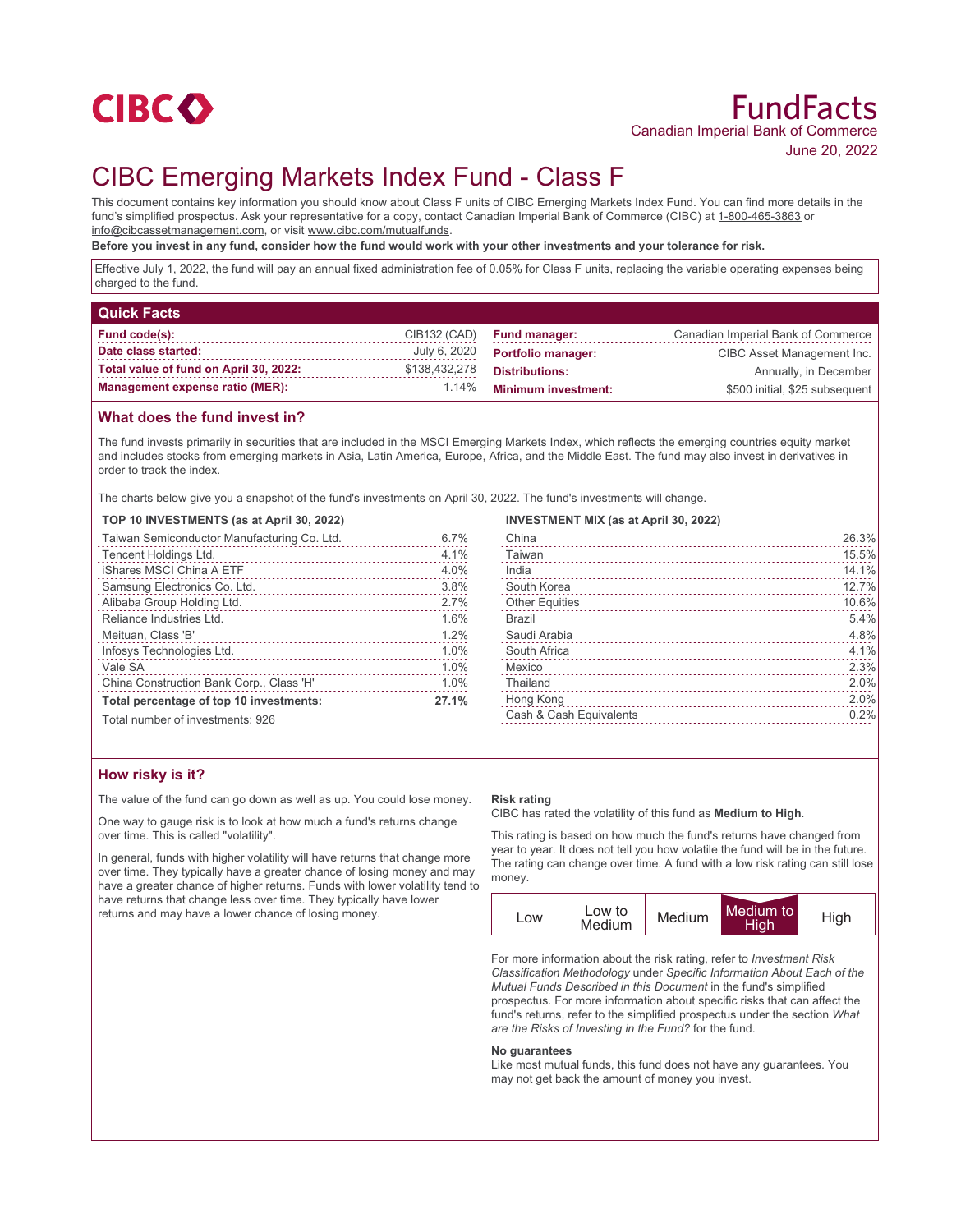# **How has the fund performed?**

This section tells you how Class F units of the fund have performed over the past year. Returns are after expenses have been deducted. These expenses reduce the fund's returns.

### **YEAR-BY-YEAR RETURNS**

This chart shows how Class F units of the fund performed in the past calendar year. The range of returns and change from year to year can help you assess how risky the fund has been in the past. It does not tell you how the fund will perform in the future.

| 20%                                     |        |
|-----------------------------------------|--------|
| 15%                                     |        |
| 10%                                     |        |
| 5%                                      |        |
| $0\%$                                   |        |
|                                         |        |
|                                         |        |
|                                         | $-4.8$ |
|                                         |        |
|                                         |        |
| $-5\%$<br>$-10\%$<br>$-15\%$<br>$-20\%$ |        |

#### **BEST AND WORST 3-MONTH RETURNS**

This table shows the best and worst returns for Class F units of the fund in a 3-month period over the past calendar year. The best and worst 3-month returns could be higher or lower in the future. Consider how much of a loss you could afford to take in a short period of time.

|                    | <b>Return</b> | 3 months ending    | If you invested \$1,000 at the beginning of the period |
|--------------------|---------------|--------------------|--------------------------------------------------------|
| <b>Best return</b> | $2.7\%$       | June 30, 2021      | Your investment would rise to \$1,027                  |
| Worst return       | -6.7%         | September 30, 2021 | Your investment would drop to \$933                    |

#### **AVERAGE RETURN**

The annual compounded return of Class F units of the fund since July 6, 2020 was -2.7%. If you had invested \$1,000 in the fund on July 6, 2020, your investment would be worth \$952 as at April 30, 2022.

| Who is this fund for?                                                                                                                                                        | A word about tax                                                                                                                                                                                                                                                                                     |
|------------------------------------------------------------------------------------------------------------------------------------------------------------------------------|------------------------------------------------------------------------------------------------------------------------------------------------------------------------------------------------------------------------------------------------------------------------------------------------------|
| Investors who:<br>• are seeking exposure to emerging economies and returns similar to<br>those of the MSCI Emerging Markets Index; and<br>• are investing for the long term. | In general, you will have to pay income tax on any money you make on a<br>fund. How much you pay depends on the tax laws where you live and<br>whether or not you hold the fund in a registered plan such as a<br>Registered Retirement Savings Plan (RRSP) or a Tax-Free Savings<br>Account (TFSA). |
|                                                                                                                                                                              | Keep in mind that if you hold your fund in a non-registered plan, fund<br>distributions are included in your taxable income, whether you receive<br>them in cash or have them reinvested.                                                                                                            |

# **How much does it cost?**

The following tables show the fees and expenses you could pay to buy, own, and sell Class F units of the fund. The fees and expenses - including any commissions - can vary among classes of a fund and among funds. Higher commissions can influence representatives to recommend one investment over another. Ask about other funds and investments that may be suitable for you at a lower cost.

We automatically convert eligible investors from Class F units into the Class F-Premium units of the Fund (bearing a lower management fee) when their investment amount in Class F units of the Fund, or their aggregated investment amount in Class F units and Class F-Premium units of the Fund, within a single account meets the minimum investment amount of Class F-Premium units of \$50,000. Eligible investors will benefit from a management fee decrease. See *Automatic conversion program* below under the sub-heading *Fund expenses*. If you no longer meet the minimum investment amount for Class F-Premium units, we may convert your Class F-Premium units back into Class F units which have a higher management fee. See *Purchases, Switches and Redemptions* in the Fund's simplified prospectus and speak to your investment advisor for additional details.

## **1. SALES CHARGES**

There are no sales charges payable when you buy, switch, or sell Class F units of the fund.